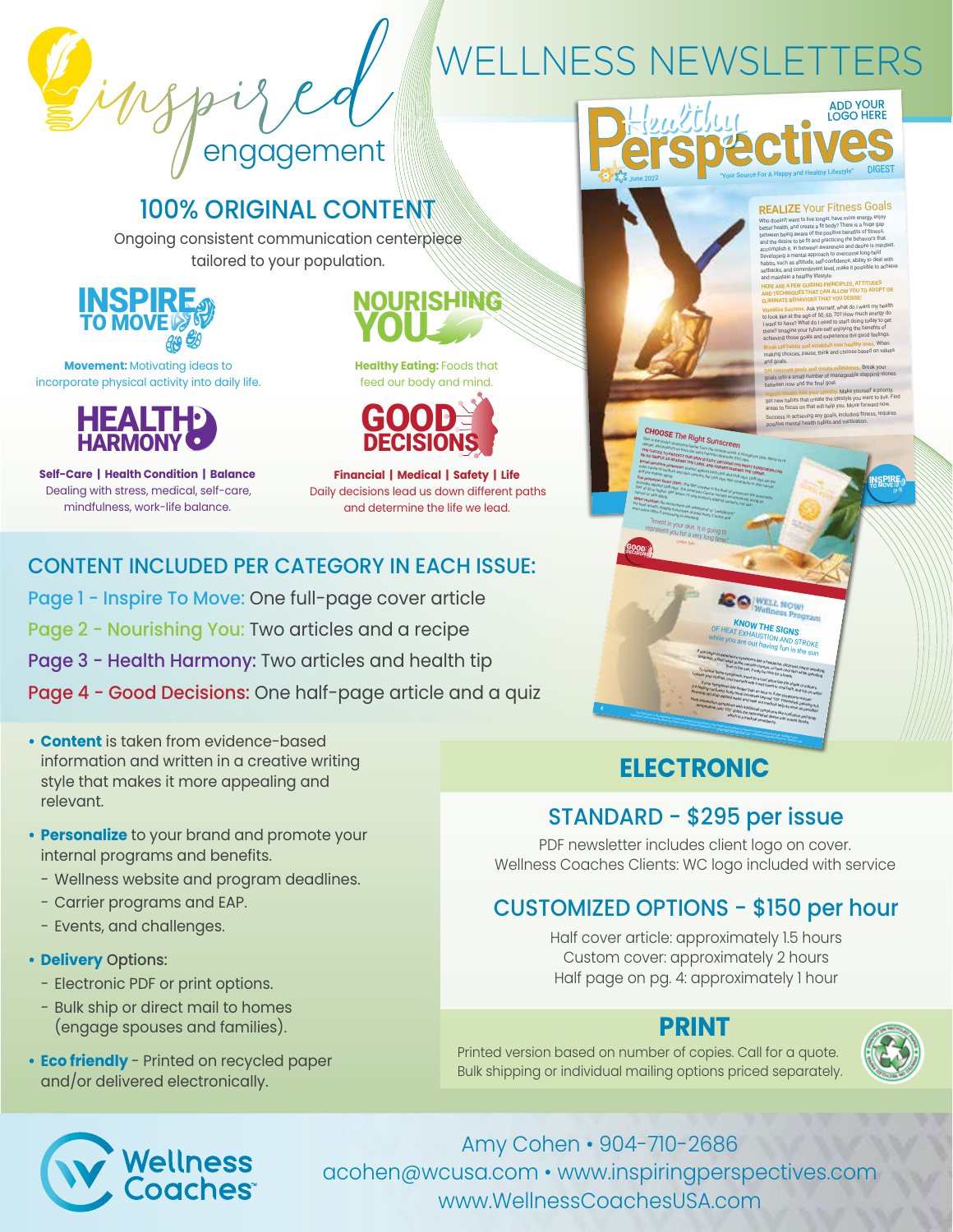



# **Healthy Perspectives Digest Custom Content Submission Schedule**

PLEASE NOTE: Our editorial staff will reach out to you prior to the dates below with friendly reminders.

# PRINT:

JANUARY 2022: Content due by December 1, 2021 FEBRUARY 2022: Content due by January 5, 2022 MARCH 2022: Content due by February 2 APRIL 2022: Content due by March 2 MAY 2022: Content due by March 30 JUNE 2022: Content due by May 4 JULY 2022: Content due by June 1 AUGUST 2022: Content due by June 29 SEPTEMBER 2022: Content due by August 3 OCTOBER 2022: Content due by August 31 NOVEMBER 2022: Content due by September 28 DECEMBER 2022: Content due by November 2

# ELECTRONIC:

JANUARY 2022: Content due by December 16, 2021 FEBRUARY 2022: Content due by January 20 MARCH 2022: Content due by February 17 APRIL 2022: Content due by March 24 MAY 2022: Content due by April 14 JUNE 2022: Content due by May 19 JULY 2022: Content due by June 16 AUGUST 2022: Content due by July 21 SEPTEMBER 2022: Content due by August 18 OCTOBER 2022: Content due by September 22 NOVEMBER 2022: Content due by October 20 DECEMBER 2022: Content due by November 17

## **RULES OF THUMB FOR SENDING CUSTOM CONTENT:**

- Custom Cover stick to approximately 350 words or less.
- Page Four Content stick to approximately 150 words or less.
- Send text in either the body of the message on an email or a word doc. format.
- Logo Submission: png, jpeg, eps or tiff - 300 dpi required.
- Send any images you want included as separate jpeg files (not embedded).
- Employee Mailing List: Please email updated mail list monthly for your print shipment.
- If you do not have any content to send for a particular month, not to worry, we will utilize the standard content and "quiz section" as a default for page four.

Please submit updated logos, custom articles or content for newsletters to: eagresta@wcusa.com



Amy Cohen • 904-710-2686 acohen@wcusa.com • www.inspiringperspectives.com www.WellnessCoachesUSA.com